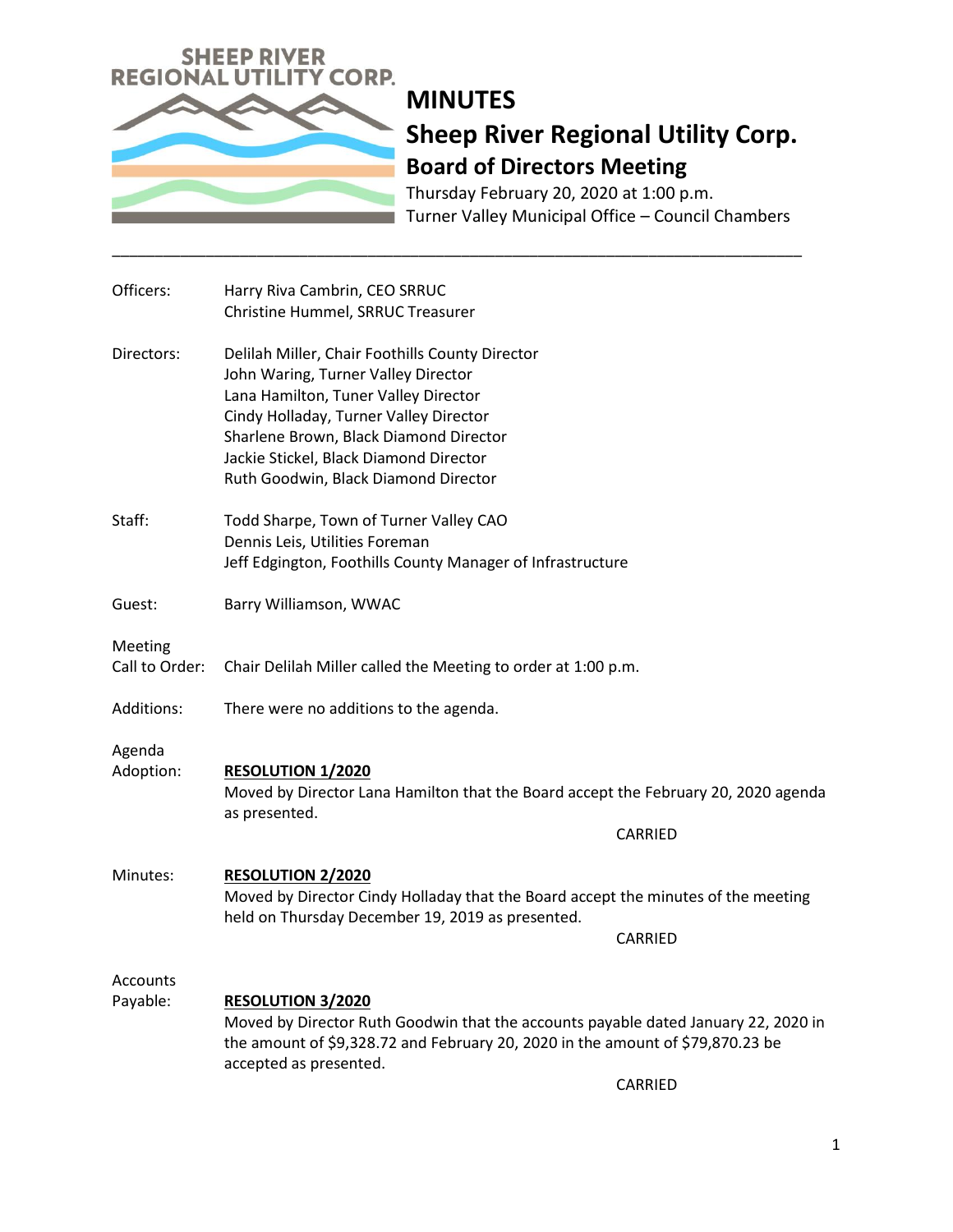

Thursday February 20, 2020 at 1:00 p.m. Turner Valley Municipal Office – Council Chambers

| Statement of<br>Operating<br>Revenues &<br>Expenses: | <b>RESOLUTION 4/2020</b><br>Moved by Director Ruth Goodwin that the Statement of Operating Revenues and<br>Expenses - DRAFT dated December 31, 2019 be accepted as presented.<br>CARRIED                                                                                                                                                                                                                                                                          |  |
|------------------------------------------------------|-------------------------------------------------------------------------------------------------------------------------------------------------------------------------------------------------------------------------------------------------------------------------------------------------------------------------------------------------------------------------------------------------------------------------------------------------------------------|--|
|                                                      |                                                                                                                                                                                                                                                                                                                                                                                                                                                                   |  |
| Capital<br>Reserves:                                 | Christine Hummel discussed the Transfer to 2019 Capital Reserves.                                                                                                                                                                                                                                                                                                                                                                                                 |  |
|                                                      | <b>RESOLUTION 5/2020</b><br>Moved by Director Sharlene Brown that the Board approve administration to transfer<br>\$30,000 to capital reserves for 2019.                                                                                                                                                                                                                                                                                                          |  |
|                                                      | CARRIED                                                                                                                                                                                                                                                                                                                                                                                                                                                           |  |
| Operations<br>Update:                                | Dennis Leis & Harry Riva Cambrin discussed.<br>Required lead testing, must be started by May 2020. Plan must completed by the<br>1.<br>end of 2020.<br>2. No access to pump due to snow.                                                                                                                                                                                                                                                                          |  |
| Raw Water                                            |                                                                                                                                                                                                                                                                                                                                                                                                                                                                   |  |
| Source:                                              | Dennis Leis discussed Temporary Diversion License for TW5A.<br>Lab results for TW5A was over its maximum allowable concentration for manganese<br>(MAC) in December 2019. TW5A has been take off since this MAC exceedance and will<br>remain off indefinitely.<br>Propose that TW5A license be transferred to the direct intake and TW5A should be<br>1.<br>decommissioned.<br>2. Town of Turner Valley will 50,000 m3 short annually without TW5A in operation. |  |
|                                                      | <b>RESOLUTION 6/2020</b>                                                                                                                                                                                                                                                                                                                                                                                                                                          |  |
|                                                      | Moved by Director John Waring that the Operations Update be accepted for<br>information as presented.                                                                                                                                                                                                                                                                                                                                                             |  |

\_\_\_\_\_\_\_\_\_\_\_\_\_\_\_\_\_\_\_\_\_\_\_\_\_\_\_\_\_\_\_\_\_\_\_\_\_\_\_\_\_\_\_\_\_\_\_\_\_\_\_\_\_\_\_\_\_\_\_\_\_\_\_\_\_\_\_\_\_\_\_\_\_\_\_\_\_\_\_\_\_\_\_

CARRIED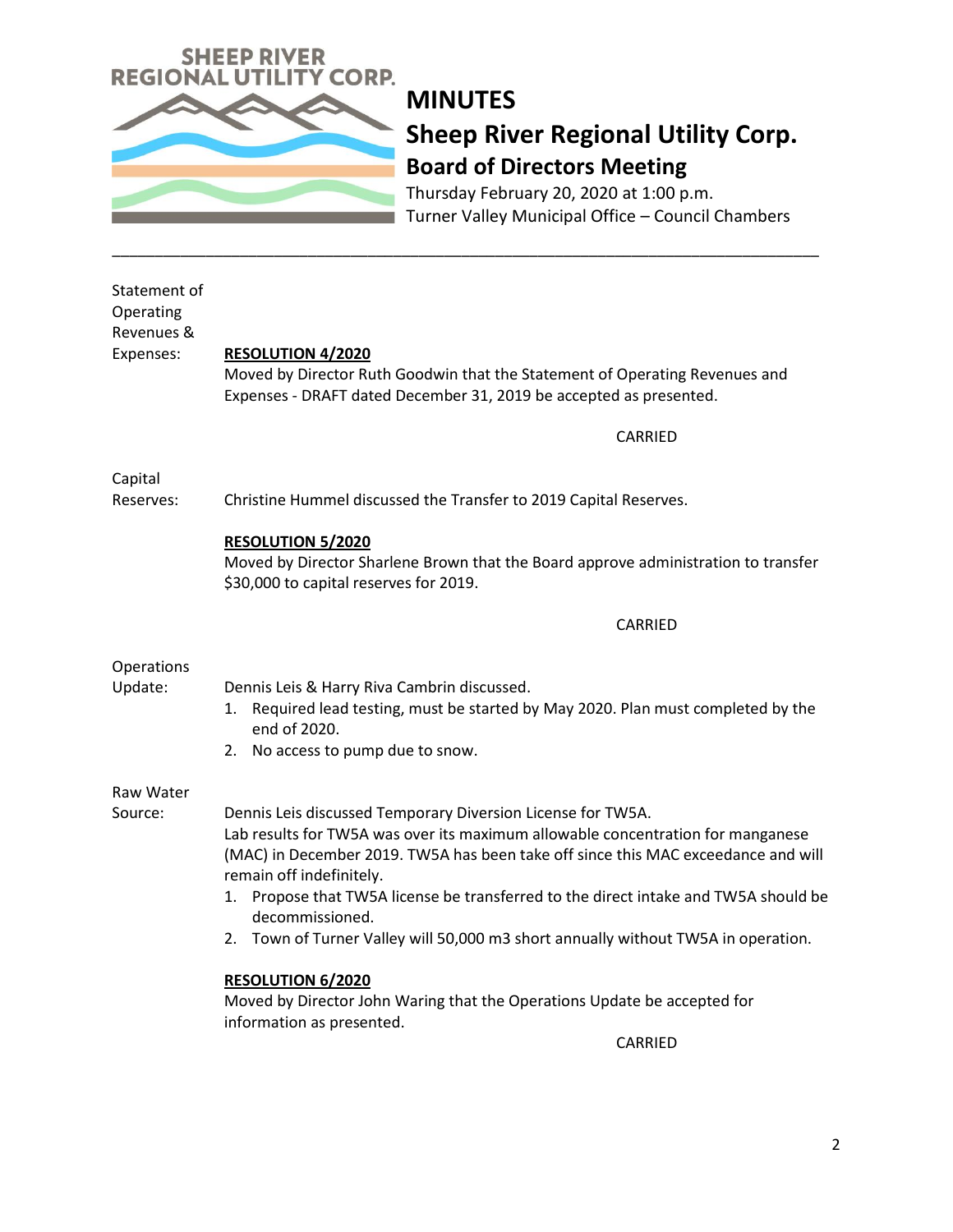

Thursday February 20, 2020 at 1:00 p.m. Turner Valley Municipal Office – Council Chambers

## Monthly Water

Usage Report: Dennis Leis discussed the Monthly Water Usage reports dated December 31, 2019 and January 31, 2020.

\_\_\_\_\_\_\_\_\_\_\_\_\_\_\_\_\_\_\_\_\_\_\_\_\_\_\_\_\_\_\_\_\_\_\_\_\_\_\_\_\_\_\_\_\_\_\_\_\_\_\_\_\_\_\_\_\_\_\_\_\_\_\_\_\_\_\_\_\_\_\_\_\_\_\_\_\_\_\_\_\_\_\_

#### **RESOLUTION 7/2020**

Moved by Director Jackie Stickel that the Monthly Water Usage Reports dated December 31, 2019 and January 31, 2020 be accepted for information.

CARRIED

#### Communications

Update: Discussed website updates.

#### **RESOLUTION 8/2020**

Moved by Director Cindy Holladay that the Board acknowledge the communication update.

#### **CARRIED**

## Old Business: Discussed old business from WWAC meeting on February 3, 2020.

- 1. Discussed SRRUC water testing requirements. **Action:** Dennis Leis to provide water sampling reports to WWAC.
- 2. Annual Review of TOR (Terms of Reference) **Action:** Harry Riva Cambrin to review and amend TOR.
- 3. SRRUC Public Communication Policy discussion. **Action:** bring forward at the next meeting for discussion.
- 4. Correspondence with Minister. **Action:** Post correspondence from Minister on SRRUC website.

#### **WWAC**

## Minutes: **RESOLUTION 9/2020**

Moved by Director Cindy Holladay that the Board accept the minutes of the WWAC meeting held on Thursday February 3, 2020 as presented.

## CARRIED

## Westend

Governance: Discussed Westend Governance & Management Framework presentation by Urban Systems dated February 2020.